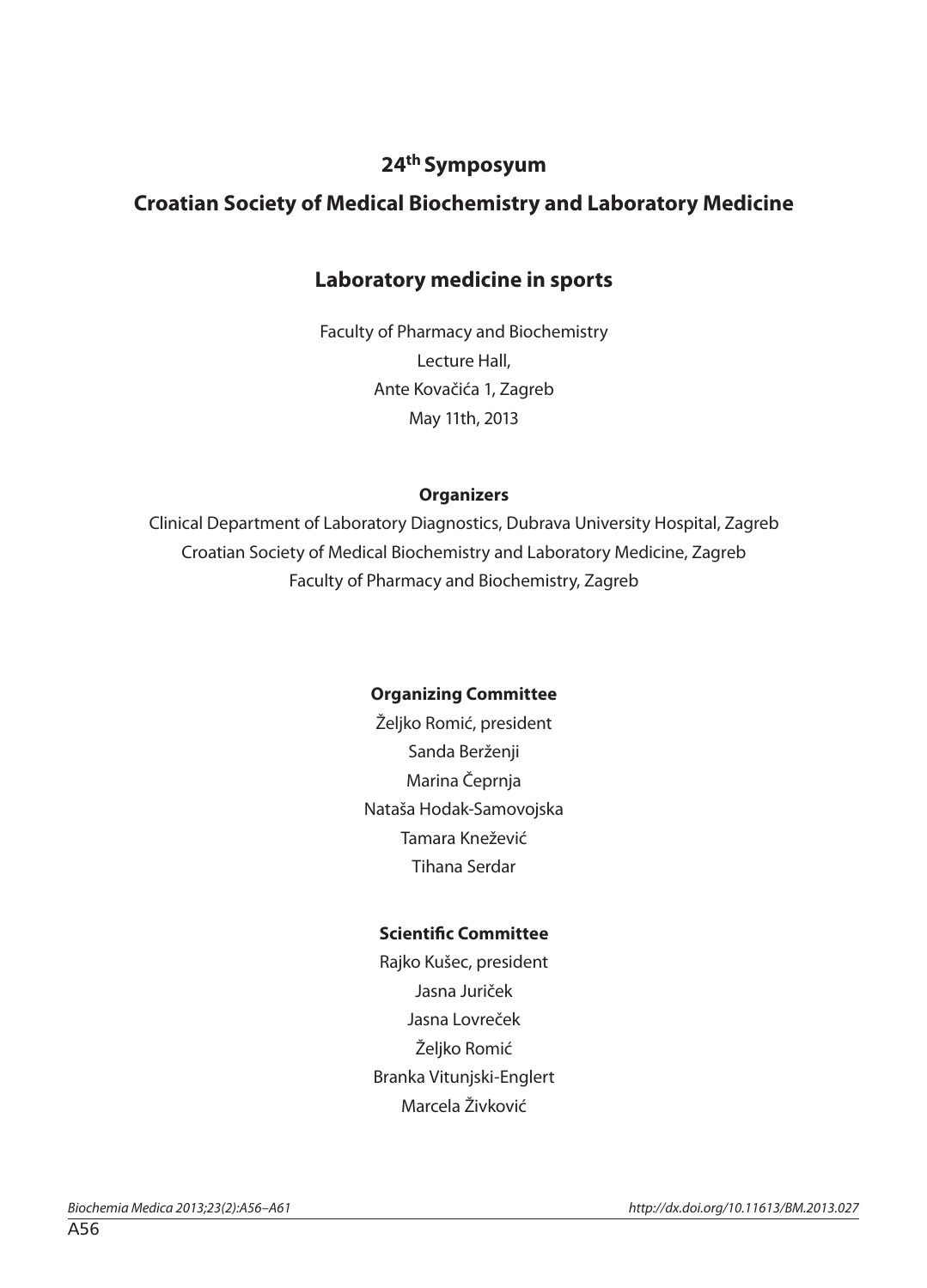### **Role of biocemical diagnostics in sports**

Igor Jukić\*, Josip Zekić, Vlatko Vučetić

Faculty of Kinesiology, University of Zagreb, Zagreb, Croatia

**Introduction:** Intensive exercising may significantly damage muscles which is reflected in pain, fatigue and the increase of muscle proteins concentrations in blood such are creatinin kinase (CK), lactic dehydrogenase (LD), myoglobin (MB) and other biochemical parameters including urea serum concentration (SU). Biochemical markers vary with age, sex, race, muscle mass, physical activity and climate conditions. They also assist us in determining the limit between the capacity for adaptation to given training process which results in supercomepensation and in condition of overtraining (OT), in the case of load that exceeds the physiologic potential of regeneration. Concerning the problem of diagnosis and explanation of the symptoms of overtraining, markers that can apply reliably and with sufficient sensitivity and simplicity of interpretation in the praxis are sought. It is critical to take into account difference among individuals and groups that could hamper the interpretation.

**The most frequently used markers:** The most frequently used biomarkers that provide us with the information on physical activity and on the amount of load through exercise are CK, SU and LD. Level of serum retaining kinas has been measured and interpreted for years as part of different scientific and professional investigations and presents one of basic parameters for determining the level of muscle damage. It reaches maximal concentration of the fourth day of exercising which depends on the type of exercise and the nature of stress triggered by exercise but also on individual characteristics.

The level of serum urea presents marker of nitric compounds metabolism and is the principle chemical substance in the urine of mammals. It is thus possible to draw a parallel between the increases of serum urea concentration on increased degradations of proteins. Significant fall of serum amino acid levels occurs after sixty to seventy minutes of exercising with the increase of urea and free tyrosine and these changes have high correlation with the duration and intensity of.

LD changes are important index of well-trained sportsmen and their capability to withstand the pace and force during strain in the training process. The level of LD is a good index of exercise intensity and marker of metabolic exchange in tissues whose concentration in serum is dependent of cell damage.

**Conclusion:** There is not a single, unique parameter that would provide enough valuable information for the estimation of the quality of exercising, amount of load and identification of overtraining. Delayed measurement of biomarkers is far from ideal, but it is obvious that the amount of stress/ load in training is the most important factor for the development of state of overtraining. Daily body weight control, diet, biochemical indices values and the input of water should be known and standardized before measurements. For the most of parameters determination of basal levels are needed in specific populations for more accurate interpretation and evaluation of results. The sampling process itself should be under the most strict conditions of standardization by repeating measurement at least every third day. Dependence of mentioned parameters (SU, CK, LD) on exercise intensity varies among individuals and without these additional measurements and subpopulation evaluations it is difficult to come to conclusions with certainty as well as to come to conclusions on causative correlations of training load and dynamic in biochemical parameters.

**\*Corresponding author:** igor.jukic@kif.hr

### **Common sports injuries**

Miljenko Franić

Dubrava University Hospital, Zagreb

Sports injuries are injuries that occur in athletic activities and can be broadly classified as either traumatic or overuse injuries. Traumatic injuries because of the dynamic and high collision are nature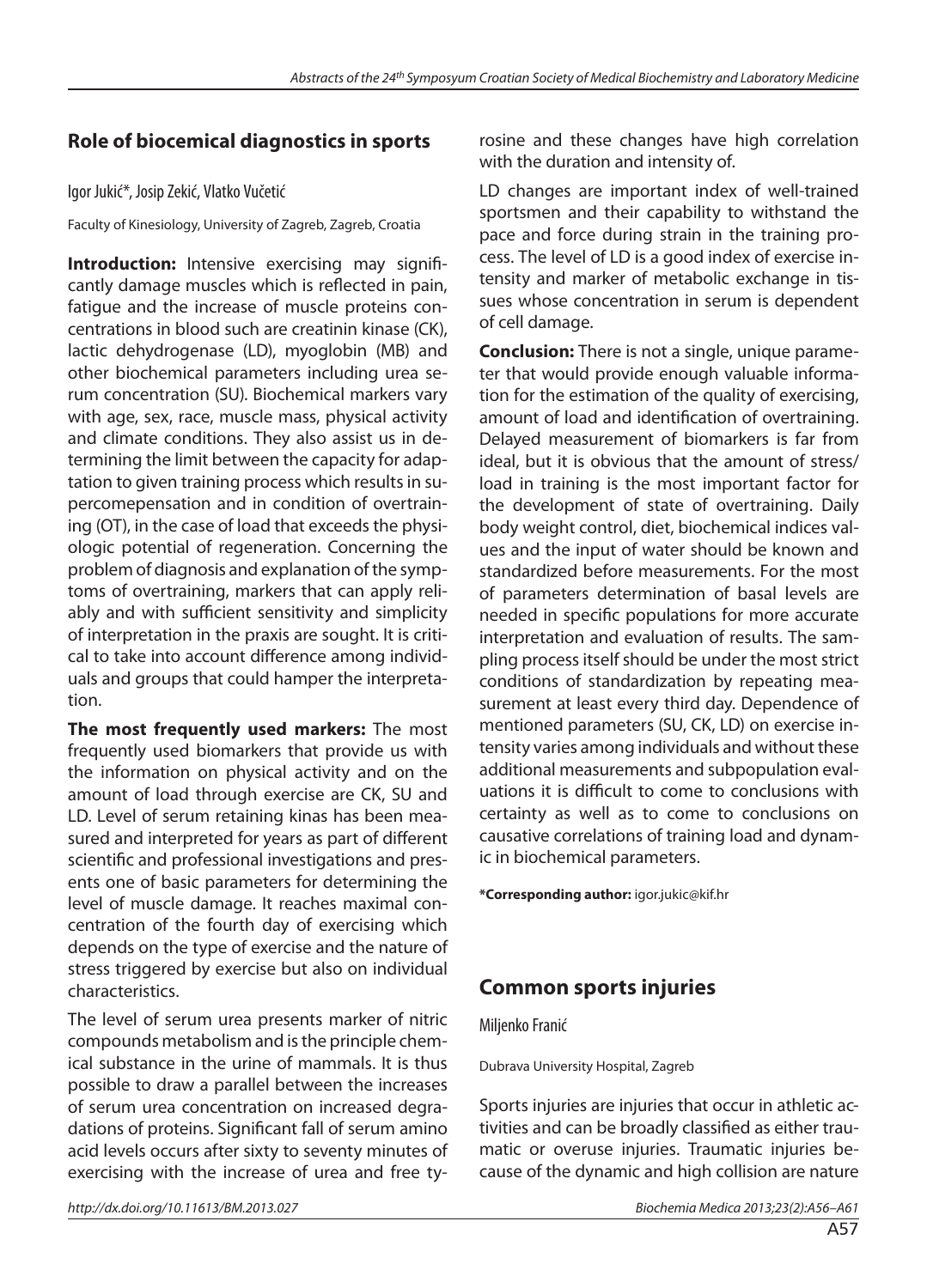of some sports. Overuse injuries cause wear and tear on the body, particularly on joints subjected to repeated activity.

At every age, competitive and recreational athletes sustain a wide variety of soft tissue, bone, ligament, tendon and nerve injuries, caused by direct trauma or repetitive stress. Different sports are associated with different patterns and types of injuries, whereas age, gender and type of activity influence the prevalence of injuries. Sports trauma commonly affects joints of the extremities or the spine.

The hip, knee and ankle are at risk of developing osteoarthritis (OA) after injury or in the presence of malalignment, especially in association with high impact sport. Spine pathologies are associated more commonly with certain sports. Upper extremity syndromes caused by a single stress or by repetitive micro-trauma occur in a variety of sports.

Random control trials expose some subjects, but not others, to an intervention. This is more clinical in nature and not typically appropriate for the study of injury patterns. Cohort studies monitor both injured and non-injured athletes, thereby providing results on the effects of participation. Case-control studies monitor only those athletes who suffered an injury. The Ideal study would be Cohort design conducted over several teams, with longitudinal prospective data collection and one recorder where possible, as well as uniformity of injury definition across sports so comparisons between studies can be made accurately.

Physical injury is an inherent risk in sports participation and, to a certain extent, must be considered an inevitable cost of athletic training and competition. Injury may lead to incomplete recovery and residual symptoms, drop out from sports, and can cause joint degeneration in the long term.

Advances in arthroscopic techniques allow operative management of most intraarticular post-traumatic pathologies in the lower and upper limb joints, but long-term outcomes are not available yet. It is important to balance the negative effects of sports injuries with the many benefits that a serious commitment to sport brings.

## **Determination of sample size and number of study groups in sport studies**

Mladen Petrovečki

Department of Laboratory Diagnosis, Dubrava University Hospital, Zagreb, Croatia and Department of Medical Informatics, Rijeka University School of Medicine, Rijeka

Sample size refers to the number (N) of subjects in a sample, and minimal sample size is defined as the minimal number of subjects per study group(s) needed to support a statistical significance of association or difference with appropriate power. Sample size should be determined before the start of the study by using power analysis. In statistical data analysis, the power of a test is defined as a probability of finding the statistical significance of association or difference between the variables in study groups (namely, an effect) if the same effect is present in the population (rough statistical vocabulary defines power as probability to reject the null-hypothesis when alternative one is true). Effect describes the relationship, and effect size measures its quantity (e.g., the difference in blood glucose levels of  $4.5 \pm 1.2$  and  $5.6 \pm 1.2$  mmol/L between two groups has an effect size of 1.1 mmol/L). While effect size in typical biomedical research is usually presented using non-standardized measures (an absolute effect size, such as the exact difference between the two groups in the previous example, and Pearson, Spearman or similar correlation coefficients as absolute association measures), the use of standardized measures of effect (e.g., Cohen's d) or effect size categories (small, medium or large effect) is most often suggested in sport and social sciences. In a typical experiment comparing measurements performed in two or more study groups, the effect size is determined using a 5% significance level (alpha error  $= 0.05$ ) and at least 80% power (beta error  $= 0.2$ ; power defined as 1–beta). It should be noted that the significance of an association/difference (alpha in hypothesis testing) is not the same as the strength (beta); therefore, both values should be known along with the expected effect size to calculate a

**Corresponding author:** mfranic@kbd.hr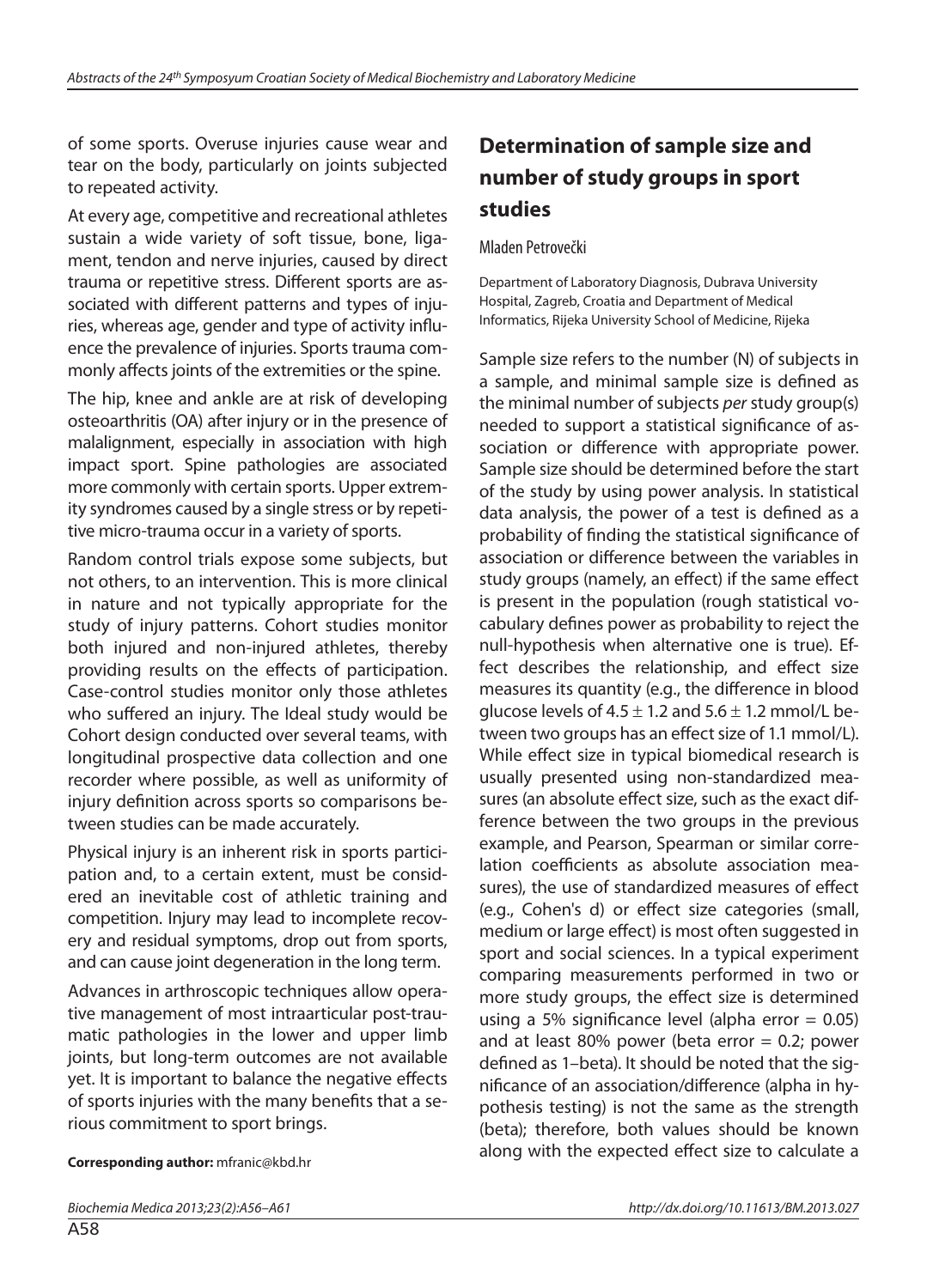minimal sample size. These calculations may be performed using free Internet sources (e.g., http:// www.stat.ubc.ca/~rollin/stats/ssize/).

The number of study groups does not depend on the study type and research field and determines the choice of appropriate statistical test. For example, if high and low glucose groups are compared with a control group, there are three groups in the study (for example, ANOVA test is required) rather than two, as might be reported (control vs. study groups, compared using t-test; and low vs. high glucose group, compared using another t-test).

**Corresponding author:** mladenp@medri.hr;

# **Biochemical markers of muscle damage in active training**

Lovorka Đerek

Department of Laboratory Diagnosis, Dubrava University Hospital, Zagreb, Croatia

Competitive demands on professional athletes affect musculosceletal system which can be damaged as a consequence of mechanical injury as well as some metabolic factors. Mechanical injury represents a direct damage to the muscle tissue, while an example of an indirect damage is limited vasodilatation and ischemia due to hypokaliemia subsequent to excessive sweating. Regular and moderate exercise provides beneficial health effects, but maximal exercise shows some adverse eff ects. Increased exercise intensity results in "blebs" creation on the myocytes plasma membrane surface, and release of cytoplasmatic contents without necrosis. In intensive training or in exercise of untrained people, when ischemia lasts longer, the blebs grow and cell necrosis occurs.

The most useful markers of direct muscle damage are markers of muscle tissue functional status like creatine kinase (CK), lactate dehydrogenase (LD), myoglobin, aldolase, and carbonic anhidrase III (CA-III).

Usual increase of markers after exercise are up to 4-fold for CK and myoglobin, 2-fold for LD and AST while troponin shows a minimal increase.

Daily training may result in increase in serum CK apparent as a higher baseline value in athletes. After exercise, CK and LD increase is higher in untrained subjects than in trained ones. The highest post-exercise serum enzyme activities are found after long competitive excercise like marathon. AST levels decrease within 24 hours, while level of CK and LD varies depending on the training type and rest protocols included in preparing for the next competition.

Aldolase is used to evaluate muscle adaptation to training together with CK, especially because CK has no significant linear correlation with muscle functions following exercise.

In training, myoglobin increases within 30 minutes and remains increased for 5 days so it is a good marker for monitoring the effectiveness of workload on muscle.

Troponin T is released after exercise, and intense exercise shows bigger increase than prolonged exercise at moderate intensity.

CA-III is a very good marker, present in skeletal muscle and not in myocardium, and its decrease is more rapid than for all mentioned enzymes.

Markers of indirect damage are linked to oxidative stress (malondialdehyde, reduced glutathione, superoxide dismutase) and are not determined routinely.

Urinary markers complete the estimation of muscle stress after exercise as myoglobinuria and haemoglobinuria appear 24-48 hours after excercise and usually disappear after 72 hours of rest.

Using blood and urinary markers for assessing the muscle damage gives us a better understanding of beneficial and adverse effects of training.

**Corresponding author:** lovorka@gmail.com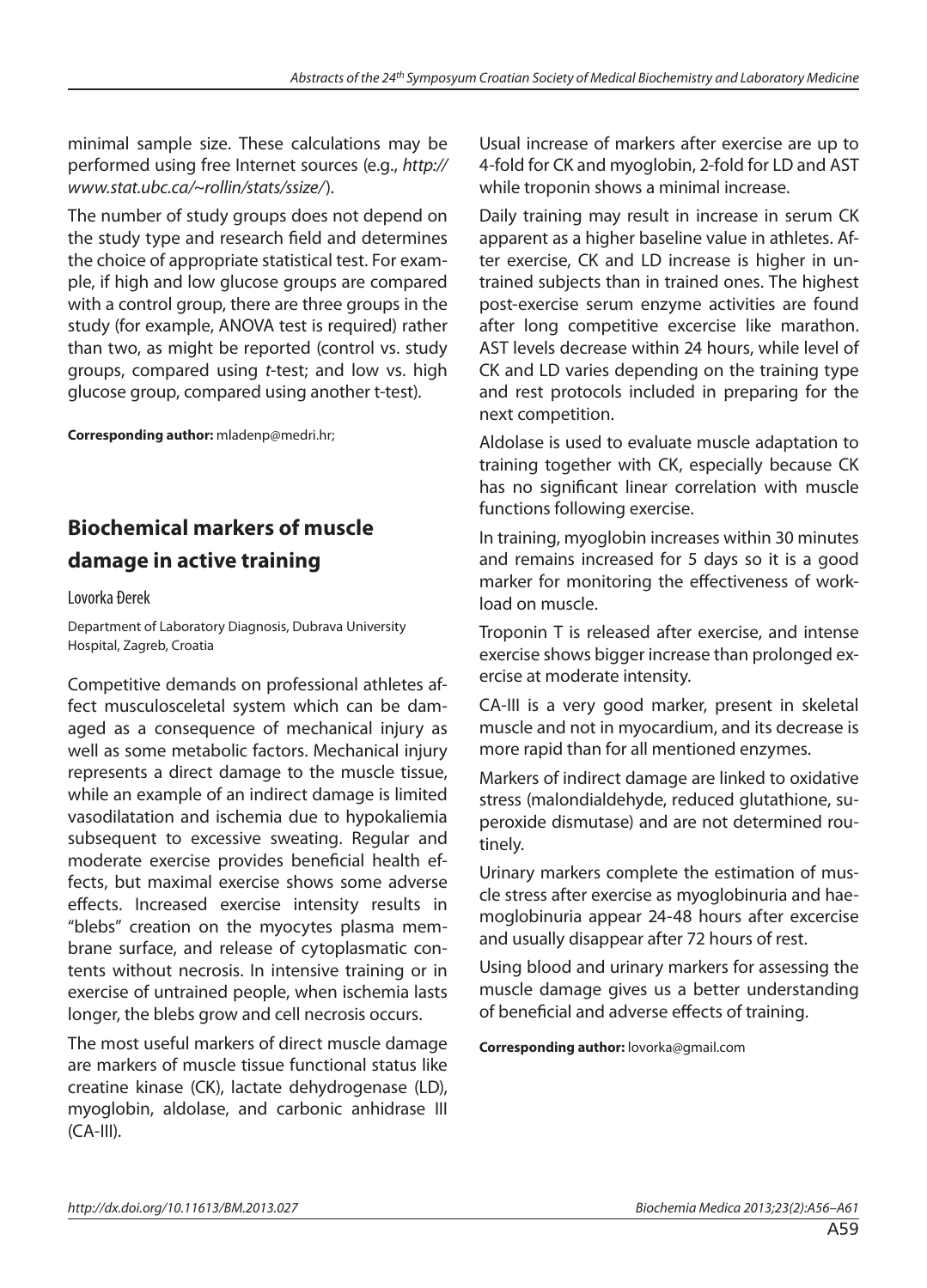## **Inflammatory markers in monitoring training and sports injuries**

Adriana Unić

Department of Laboratory Diagnosis, Dubrava University Hospital, Zagreb, Croatia

Every exercise lasting at least six minutes causes an acute phase inflammatory response.

Exercise induced inflammatory response is mediated by an increase of pro-inflammatory cytokine IL-6. Levels of IL-6 increase up to 100-folds during exercise and decrease during post-exercise period. Inflammatory response is also characterized by an increase of anti-inflammatory cytokines, cytokine inhibitors IL-1 receptor antagonist (IL-1RA) and soluble TNF receptor (sTNF-R). Summarized, exercise induces increase of IL-6 followed by an increase of IL-1RA and IL-10 and causes balance between proand anti-inflammatory exercise responses.

Furthermore, recent studies have shown that IL-6 from miocytes inhibits endotoxin induced TNF-alpha production.

The effects of different types and duration of exercise on inflammatory markers were examined in numerous studies.

Reported serum CRP levels immediately after training were significantly higher in relation to baseline levels before the start of the exercise. The effect of exercise on CRP depended on the type of exercise but the levels after exercise were significantly lower in professional athletes than in untrained control subjects (except in soccer players). Furthermore, CRP levels in circulation could be a useful serum marker for estimation of athletes' physical condition during the training program as well as the balance between physical capacity and intensity of exercise. Intensive aerobic exercise despite of CRP results in significant increase of sedimentation rate and leukocyte count with neutrophile predomination. Elevated levels of fibrinogen and IL-6 were also reported. All markers tend to decrease even below baseline levels during resting period.

Stated above is the proof that regular physical activity reduces the risk of diseases associated with chronic systemic inflammation.

Regular and moderate exercise therefore provide beneficial health effects, but exhausting exercise may cause overtrain syndrome and musculoskeletal sports injuries which impair homeostatic inflammatory responses to exercise.

Overtrained athletes have low blood leukocyte count with depletion of neutrophils. CBC monitoring could provide a useful screening tool to determine when exercise is becoming too stressful. Exercise causes a large release of neutrophils from the bone marrow and too too intense, training program could deplete the bone marrow of its reserves of mature neutrophils. This is likely to make overtrained individuals more susceptible to infection.

The homeostasis between beneficial and harmful inflammation that inhibits muscle regeneration after injury may depend on the local environment and presence of oxidative stress.

**Corresponding author:** aunic@kbd.hr

## **Oxidative status – laboratory monitoring in athletes**

#### Domagoj Marijančević

Clinical Department of Laboratory Diagnostics, Dubrava University Hospital, Zagreb, Croatia

During the past three decades, the field of redox biology of exercise has witnessed many remarkable developments and our knowledge about the biological implications of exercise-induced oxidative stress has expanded rapidly.

Oxidative stress is defined as "a disturbance in the prooxidant/antioxidant balance in favor of the oxidants, leading to a disruption of redox signaling and control and/or molecular damage". A common approach to assess exercise-induced oxidative stress in biological systems involves the measure